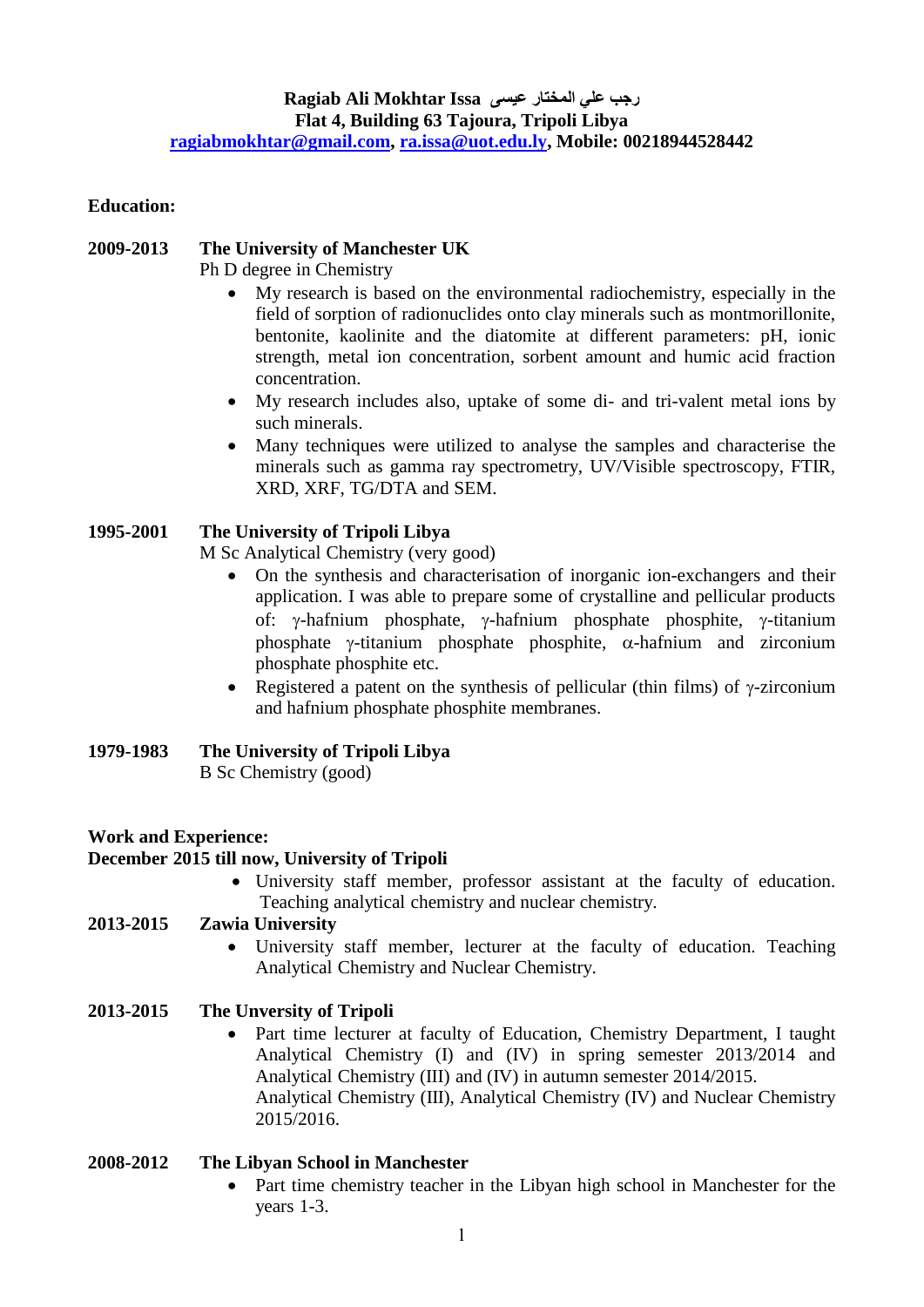## **2005–2008 Zawia University**

 University staff member, lecturer and head of chemistry department in the faculty of education (2006/08).

## **2006 – 2007 Industrial Research Centre**

• Member of the administration committee.

#### **2004-2005 Al-Zaroug company**

 Private work in a chemical and laboratory appliances company, Tripoli Libya.

#### **2002-2008 High institute of Comprehensive Occupations, Garabolli Libya**

Part time lecturer in analytical chemistry.

## **2002-2008 University of Al-Mergeb, Msalata Libya**

• Part time lecturer in analytical and Industrial chemistry.

#### **2002-2004 Industrial Research Centre**

Laboratories Manager.

## **1988-2001 Industrial Research Centre**

• Head of Chemistry Department.

#### **1984- 1988 Industrial Research Centre**

 Research worker and quality control chemist, at Industrial Research Centre, Tripoli Libya (first job).

#### **Courses I have been teaching:**

- General chemistry, 2001-2002.
- Analytical Chemistry-I, (Fundamentals, Volumetric & gravimetric analysis), 2002-2008.
- Analytical Chemistry-II, (Electrochemistry, Principles of spectroscopy, Separation & principles of chromatography, 2001-2006, 2013-2014.
- Industrial Chemistry, 2004-2005.
- Instrumental chemistry,  $2005-2006 \& 2007-2008$ ,  $2013-2016$ .
- All chemistry subjects in secondary school in Libyan high school in Manchester during the period 2008-2012.
- Nuclear chemistry 2013-2016.

#### **Training Courses:**

- Atomic Absorption Spectroscopy, one week at Bristol UK 1987.
- Atomic Absorption Spectroscopy, three months in Karachi Pakistan, 1990.
- Inductively Coupled Plasma, three weeks in Hungary 1998.
- Inductively Coupled Plasma, one week in Germany 1999.
- Inductively Coupled Plasma-Mass Spectrometry, 4 weeks in Hungary 2001.
- Inductively Coupled Plasma-Mass Spectrometry, 4 weeks in France 2001.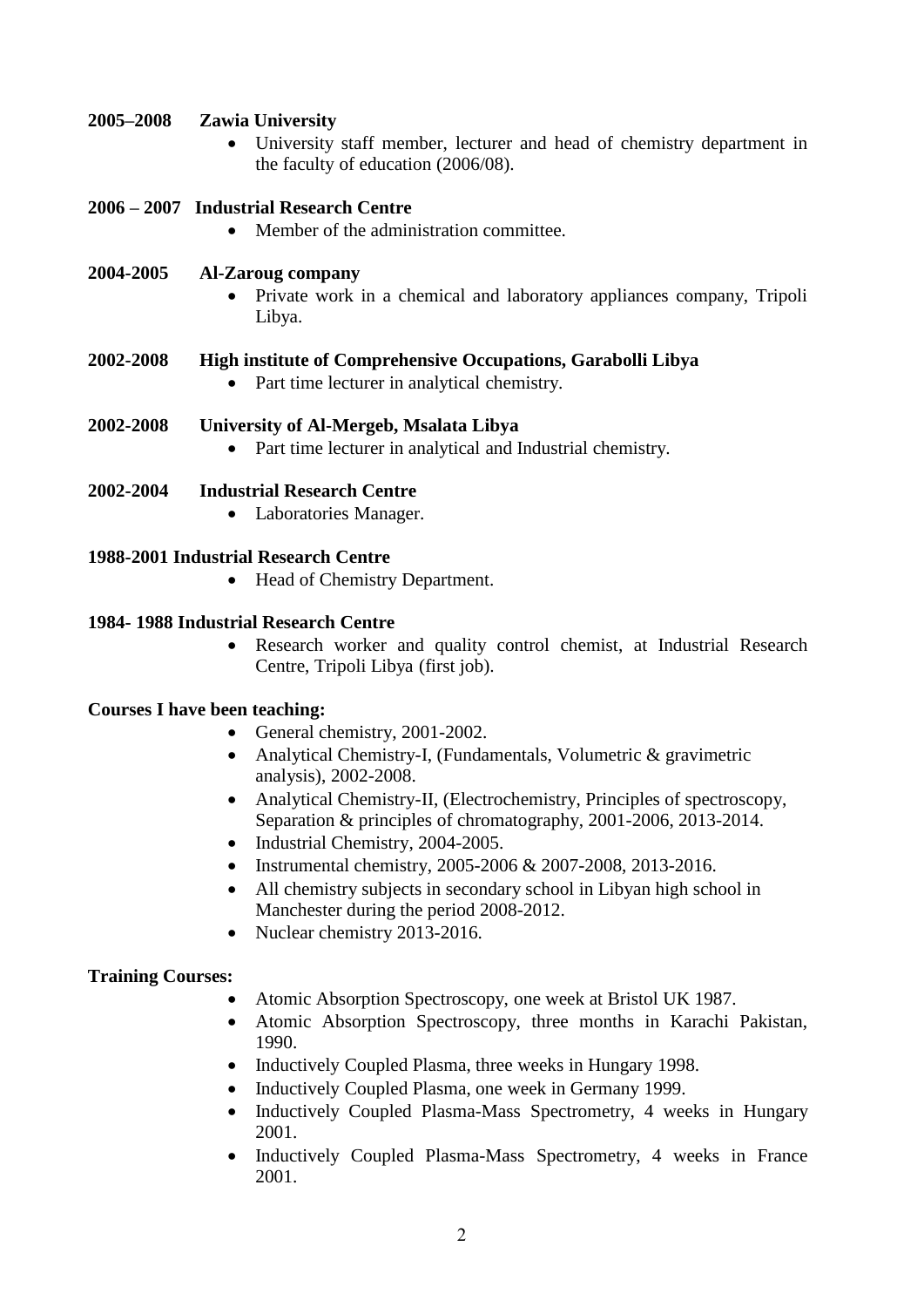## **Experiences:**

- (a) Good operator of the following Instruments:
	- Atomic Absorption Spectroscopy, PYE UNICAN & SHIMADZU.
	- Inductively Coupled Plasma, SPECTRO.
	- Inductively Coupled Plasma-Mass Spectrometry, VARIAN.
	- Thermal Analyzer, DU PONT & SEIKO.
	- Gas Liquid Chromatography, PYE UNICAM.

- (b) Have some experience regarding the following instruments:
	- X-ray Diffraction.
	- X-ray fluorescence.

## **Talks and Conferences presentations:**

# **2013 Egypt**

 A poster presentation at Isis Hotel, Luxor-Egypt, 16-19 February 2013.

# **2-7/09/2012 ATALANTE 2012 France**

 Oral presentation at the ATALANTE 2012 conference, Le Corum, Montpellier France.

## **31/07/2012 University of Newcastle**

A poster presentation at the postgraduate Chemistry Committee Conference.

## **2009-2012 University of Manchester**

• Three talks presenting my research work on the sorption of radionuclides and heavy metal onto clay minerals.

## **14-17/04/2003 University of Mansoura Egypt**

• Poster presentation at  $7<sup>th</sup>$  International Conference on Chemistry and its role in Development held in Sharm El-Sheikh.

## **14-16/10/2002 Manama Bahrin**

• Two poster presentations at  $5<sup>th</sup>$  International Conference & Exhibition on Chemistry in Industry.

# **Publications:**

- The Use of Fourier-Transform Infrared Spectroscopy to Assess Libyan Virgin Olive Oil Adulteration with Corn and Sun Flower Oils, Hana B. AlHanash\*, Rabea G. Elhabishi,Wael Elhrari and **Ragiab A. M. Issa**; Academic Journal of Chemistry; Vol. 3, Issue. 5, pp: 40-45, 2018
- Determination of lead in human blood and serum and the relationship among its exposures, Zawia. Libya, Mustfa A. Bin Aamer, Alia A. AlArabi, Farag A. Almudi, Mabrouka M. Hamza and Ragiab A. M. Issa, Journal of Faclties of education, vol. 10, February (2018) 33-40.
- An investigation on Libyan olive oil in the western region, Ragiab A. M. Issa, Hana B. AlHanash, Thuraya E. Kaakul, Rowida Alkout and Hanadi Alkmishi, Mor. J. Chem. 5 Nº4 (2017) 652-658.
- Reversibility in radionuclide/bentonite bulk and colloidal ternary systems, Nck Sherriff, Ragiab Issa, Katherine Morris, Francis Livens, Sarah Heath and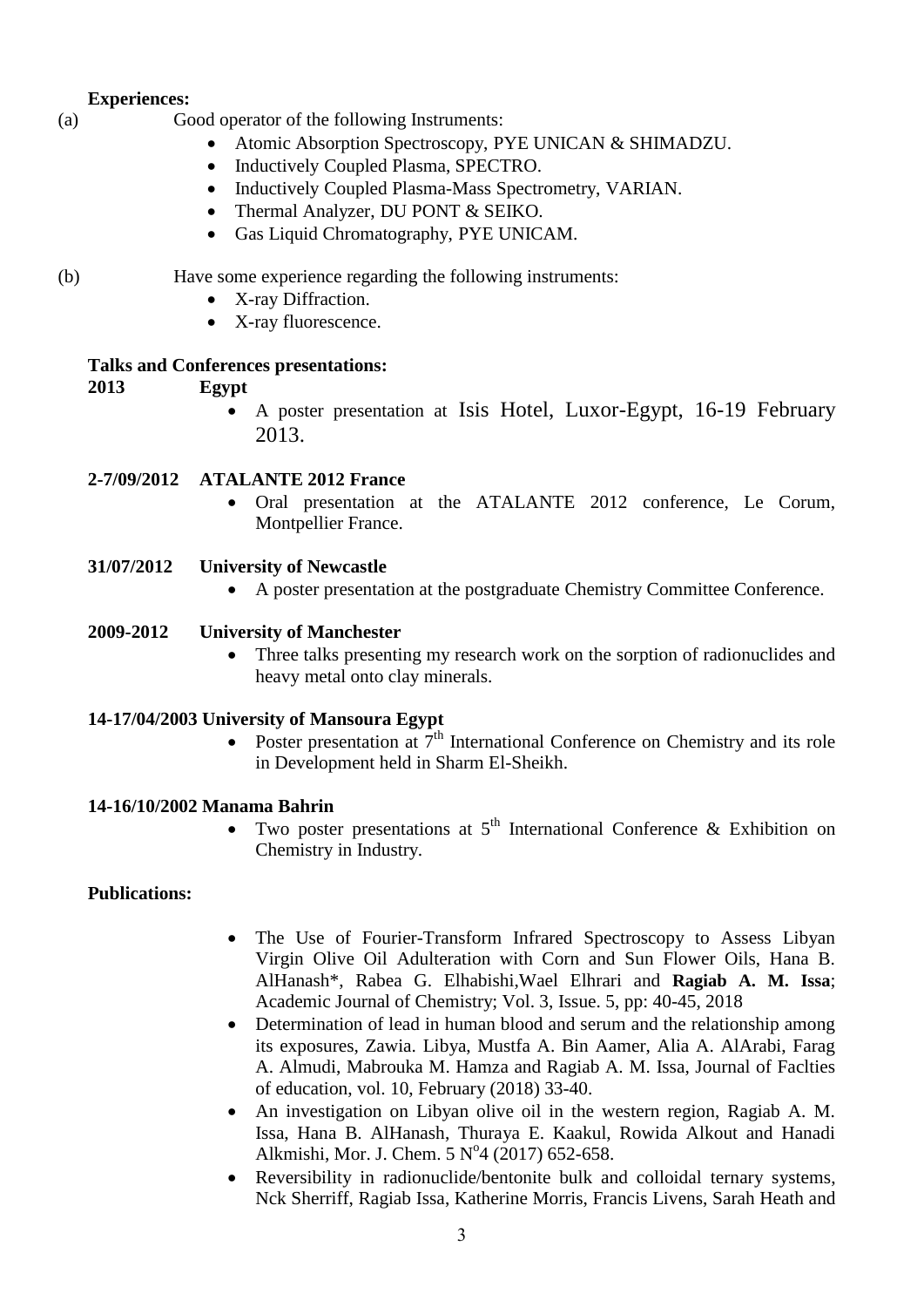Nick Bryan, Mineralogical Magazine, November 2015, Vol. 79(6), pp. 1307– 1315.

- Assessment of some heavy metals in roadside soil samples in Zawia city, Libya. Accepted for publication in Industrial research Journal, Libya.
- Competitive sorption of some di- and tri-valent metal ions by Libyan kaolinite and its modified, phases, Ragiab. A. M. ISSA, Nick D. BRYAN and Hana B. AlHanash, The Journal of Faculty of Education, Zawia University (2014).
- F.Z. Shtewi, R.A. Mokhtar, A. Al-Zawik, S. Karshman (2009) the use of kinetic methods for the determination of ultra-trace amount of iodide in water, Arabian Journal of Chemistry (2009) 2, 19–24.
- R. A. Mokhtar\*, F. Z. Shtewi, A. Al-Zawik, S. Karsheman, The Determination of Ultra-trace Amounts of N,N-Diethylhydroxylamine Residues in Water Used for High-Pressure, High-Temperature Steam Turbines, Jordan Journal of Chemistry Vol. 3 No.3, 2008, pp. 305-319.
- Sadek K. Shakshooki \*, Ramadan M. El-Mahdwi, Mohamed. T. Mehabis, Mahmoud A. Elrais, Salwa. O. Etter and Ragiab A. Mokhtar (2007) Uptake of Some Divalent Metal Ionsn Layered  $\alpha$ -VOP<sub>4</sub>.2.5H<sub>2</sub>O and its 1,10-Phenanthroline, 2,2'-Bipyridyl and 4,4'-Bipyridyl Intercalated Products, Jordan Journal of Chemistry Vol. 1, pp 45-52.
- S. K. SURI AND RAGIAB A. MOKHTAR (1991) Material Characterization by combined Thermovolataic Detection (TVD) and Thermal analysis (DTA) techniques, Thermochemica acta 176, 285-291.
- Registered a patent on the manufacture of soap from Libyan palm oil.
- Several papers from the thesis are now under writing.

#### **Other skills:**

- **IT**
- PHREEQC speciation modelling, Excel mathematical sheet modelling and general computing (Microsoft word, excel and power point).

#### **Languages**

Arabic (native) and English (fluent).

#### **Interests**

 Enjoy reading, writing poems, cycling, playing cards, camping, picnics and cooking. Good experience in farming, planting and irrigations. Also interesting to do my own house works such as electricity, plumbing and painting and repairing the small problems of my car.

**منشورات بالعربية:**

- عزالدين بشلوع و **رجب عيسى** و رحاب سعيد و مروة الساقزلي، تقدير تركيز فيتامين(ج( في عينات من الفواكه والخضر وات بالطريقة الحجمية، مجلة جامعة سبها للعلوم البحتة والتطبيقية، SEBHA UNIVERSITY

.DOI: 10.51984/JOPAS.V21I1.1404 - <sup>J</sup>OURNAL OF PURE & APPLIED SCIENCES VOL.21 NO. 1 2022